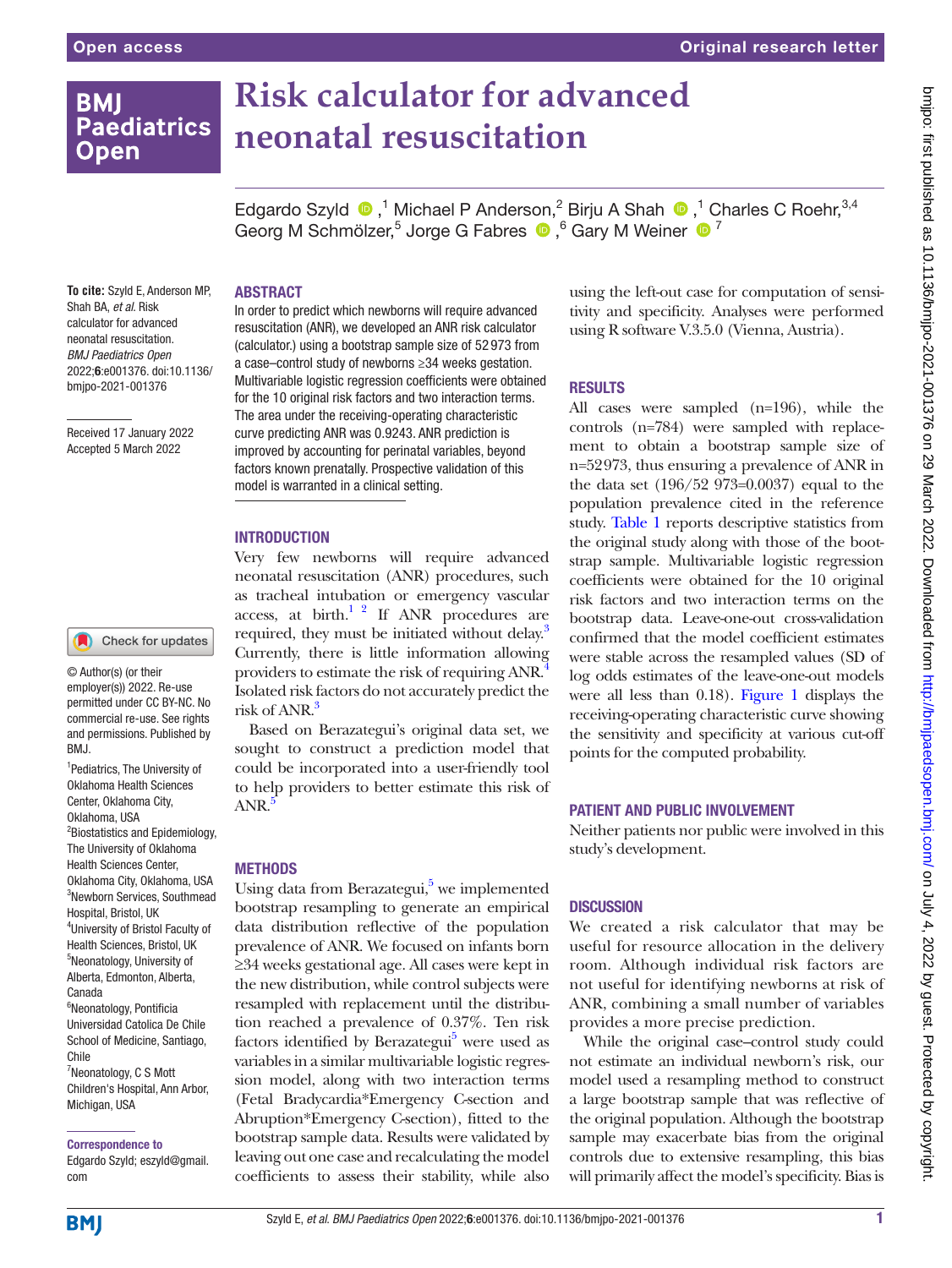<span id="page-1-0"></span>Table 1 Descriptive

| ive statistics of the original and bootstrap data sets |  |
|--------------------------------------------------------|--|
|                                                        |  |

| <b>Bookiphy of allotion</b> of the original and bootonap data bolo                                                                                                                                                                                                                                            |                        |                   |                    |                      |                  |                        |                    |          |  |  |
|---------------------------------------------------------------------------------------------------------------------------------------------------------------------------------------------------------------------------------------------------------------------------------------------------------------|------------------------|-------------------|--------------------|----------------------|------------------|------------------------|--------------------|----------|--|--|
|                                                                                                                                                                                                                                                                                                               | <b>Original sample</b> |                   |                    |                      | Bootstrap sample |                        |                    |          |  |  |
| Variable(s)*                                                                                                                                                                                                                                                                                                  | N                      | ANR no.<br>n=784† | ANR yes,<br>n=196† | P value <sup>+</sup> | N                | ANR no. $n=52$<br>777† | ANR yes,<br>n=196† | P value‡ |  |  |
| Gestational age 34-37 weeks                                                                                                                                                                                                                                                                                   | 980                    | 130 (17%)         | 63 (32%)           | < 0.001              | 52973            | 8790 (17%)             | 63 (32%)           | < 0.001  |  |  |
| Growth restriction                                                                                                                                                                                                                                                                                            | 980                    | 12 (1.5%)         | 11 (5.6%)          | 0.002                | 52973            | 788 (1.5%)             | 11 (5.6%)          | < 0.001  |  |  |
| <b>Gestational diabetes</b>                                                                                                                                                                                                                                                                                   | 975                    | 13(1.7%)          | $4(2.1\%)$         | 0.8                  | 52769            | 849 (1.6%)             | $4(2.1\%)$         | 0.6      |  |  |
| Meconium stained amniotic fluid                                                                                                                                                                                                                                                                               | 980                    | 38 (4.8%)         | 72 (37%)           | < 0.001              | 52973            | 2598 (4.9%)            | 72 (37%)           | < 0.001  |  |  |
| Forceps or vacuum delivery                                                                                                                                                                                                                                                                                    | 980                    | 10(1.3%)          | 13 (6.6%)          | < 0.001              | 52973            | 673 (1.3%)             | 13 (6.6%)          | < 0.001  |  |  |
| Chorioamnionitis                                                                                                                                                                                                                                                                                              | 980                    | $4(0.5\%)$        | $6(3.1\%)$         | 0.006                | 52973            | 301 (0.6%)             | $6(3.1\%)$         | 0.001    |  |  |
| Fetal bradycardia                                                                                                                                                                                                                                                                                             | 980                    | 14 (1.8%)         | 54 (28%)           | < 0.001              | 52973            | 1004 (1.9%)            | 54 (28%)           | < 0.001  |  |  |
| Placental abruption                                                                                                                                                                                                                                                                                           | 980                    | $5(0.6\%)$        | 24 (12%)           | < 0.001              | 52973            | 323 (0.6%)             | 24 (12%)           | < 0.001  |  |  |
| General anaesthesia                                                                                                                                                                                                                                                                                           | 980                    | $6(0.8\%)$        | 23 (12%)           | < 0.001              | 52973            | 465 (0.9%)             | 23 (12%)           | < 0.001  |  |  |
| Emergency caesarean section                                                                                                                                                                                                                                                                                   | 980                    | 26 (3.3%)         | 64 (33%)           | < 0.001              | 52973            | 1816 (3.4%)            | 64 (33%)           | < 0.001  |  |  |
| Fetal bradycardia*Emergency c-<br>section                                                                                                                                                                                                                                                                     | 980                    | $7(0.9\%)$        | 31 (16%)           | < 0.001              | 52973            | 524 (1.0%)             | 31 (16%)           | < 0.001  |  |  |
| Abruption*Emergency c-section                                                                                                                                                                                                                                                                                 | 980                    | $2(0.3\%)$        | 22 (11%)           | < 0.001              | 52973            | 131 (0.2%)             | 22 (11%)           | < 0.001  |  |  |
| *Ten covariates from the original cohort including three antepartum and seven intrapartum factors, along with last two interaction terms which were<br>not included in the original cohort.<br>$+n$ (%).<br>$\ddagger$ Pearson's $\chi^2$ test; Fisher's exact test.<br>ANR, advanced neonatal resuscitation. |                        |                   |                    |                      |                  |                        |                    |          |  |  |

unlikely to affect the model's sensitivity. As a screening tool, sensitivity is most relevant to users who must determine when to call a team with ANR skills to the delivery room.

This study confirmed the previously validated logistic regression model, but the risk calculation needs to be validated clinically. We developed a prototype mobile app that



<span id="page-1-1"></span>Figure 1 ROC curve of infants needing ANR from the multivariable logistic regression model based on the bootstrapped data set. Illustrated in the figure is a threshold value of 0.002 for the computed risk of ANR using the model that yields a sensitivity of 0.856 and a specificity of 0.751. ANR, advanced neonatal resuscitation; ROC, receivingoperating characteristic.

allows users to choose the local ANR prevalence and calculate a newborn's ANR risk by clicking each variable and selecting the appropriate option. (View the calculator by clicking here: [calculator.](https://medicine.ouhsc.edu/Academic-Departments/Pediatrics/Sections/Neonatal-Perinatal-Medicine/Research/Risk-Calculator)) Once validated in a clinical setting, the app may help providers to determine their local threshold for allocating skilled personnel to the delivery room.

In conclusion, we demonstrated feasibility of developing an ANR risk calculator that may allow more rational allocation of delivery room personnel. A clinical validation study is planned.

#### Twitter Birju A Shah [@drbirju](https://twitter.com/drbirju)

Acknowledgements We are grateful to Lise DeShea for the revision of this manuscript.

Contributors ES, BAS, MA and GW conceptualised and designed the study, drafted the initial manuscript and reviewed and revised the manuscript. In addition, MA performed the statistical analysis. CCR, GMS and JGF participated in the protocol design, participated in the interpretation of the data and reviewed and revised the manuscript. All authors reviewed and approved the final manuscript as submitted and agreed to be accountable for all aspects of the work.

Funding The authors have not declared a specific grant for this research from any funding agency in the public, commercial or not-for-profit sectors.

Competing interests None declared.

Patient consent for publication Consent obtained from parent(s)/guardian(s).

Ethics approval Not applicable.

Provenance and peer review Not commissioned; externally peer reviewed.

Open access This is an open access article distributed in accordance with the Creative Commons Attribution Non Commercial (CC BY-NC 4.0) license, which permits others to distribute, remix, adapt, build upon this work non-commercially, and license their derivative works on different terms, provided the original work is properly cited, appropriate credit is given, any changes made indicated, and the use is non-commercial. See:<http://creativecommons.org/licenses/by-nc/4.0/>.

# ORCID iDs

Edgardo Szyld <http://orcid.org/0000-0003-0232-9152>